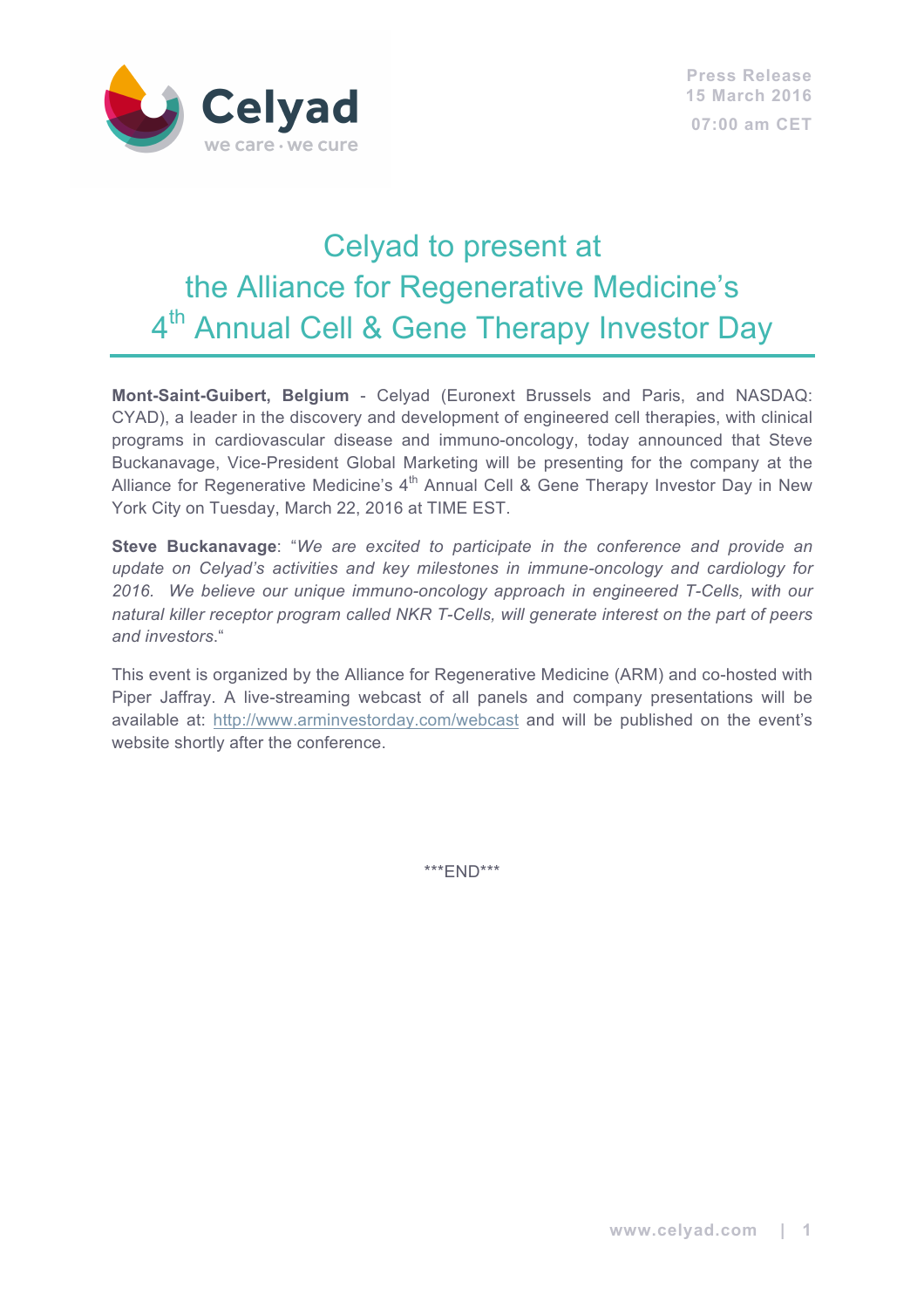

#### **About ARM's Cell & Gene Therapy Investor Day**

Organized by the Alliance for Regenerative Medicine (ARM) and co-hosted with Piper Jaffray, this one-day, high impact program provides institutional, strategic and venture investors with unique insight into the financing hypothesis for advanced therapies-based treatment and tools. The event includes clinical and commercial experts who are on-hand to address specific questions regarding the outlook for these products, as well as offer insight into how cell and gene therapies could impact the standard of care in key therapeutic areas such as cardiovascular disease, wound healing and tissue repair, ophthalmology, neurodegenerative diseases, diabetes and oncology. The program will include talks by key opinion leaders in the industry, life science investment experts and analysts covering the sector as well as presentations by more than 30 leading companies from across the globe.

### **For more information, please contact:**

**For Europe : Consilium Strategic Communications** 

**Amber Fennell**, **Chris Gardner**, **Chris Welsh**, and **Laura Thornton -** T: +44 (0)20 3709 5700 – celyad@consilium-comms.com

**For France : NewCap Pierre Laurent** and **Nicolas Mérigeau -** T: + 33(0)1 44 71 94 94 - celyad@newcap.eu

**For Belgium : Comfi Gunther De Backer: t.: +32 (0)2 290 90 90 – gunther@comfi.be**

**Celyad**

**Christian Homsy**, CEO and **Patrick Jeanmart**, CFO : T : +32 (0)10 39 41 00 investors@celyad.com

#### **To subscribe to Celyad's newsletter, visit** www.celyad.com **Follow us on Twitter @CelyadSA**

#### **About Celyad**

Founded in 2007, and based in Belgium, Celyad is a leader in engineered cell therapy with clinical programs initially targeting indications in cardiology and oncology. Celyad is developing its lead cardiovascular disease product candidate, C-Cure®, for the treatment of ischemic heart failure, and has completed enrollment of a Phase III trial in Europe and Israel. In addition, the Company is developing a novel portfolio of CAR T-cell therapies that utilize human Natural Killer cell receptors for the treatment of numerous blood and solid cancers. Its lead oncology product candidate, NKR-2 T-cell, entered a Phase I clinical trial in April 2015.

Celyad's ordinary shares are listed on Euronext Brussels and Euronext Paris under the ticker symbol CYAD and Celyad's American Depositary Shares are listed on the NASDAQ Global Market under the ticker symbol CYAD.

**To learn more about Celyad, please visit www.celyad.com**

## **Forward looking statements**

In addition to historical facts or statements of current condition, this press release contains forward-looking statements, including statements about the potential safety and feasibility of NKR-2 T-cell therapy and C-Cure and the clinical potential of the Company's technology platform generally and the timing of future clinical trials, which reflect our current expectations and projections about future events, and involve certain known and unknown risks, uncertainties and assumptions that could cause actual results or events to differ materially from those expressed or implied by the forward-looking statements.

In particular it should be noted that the 30-day safety data described in the release are preliminary in nature and the Phase 1 trial is not completed. There is limited data concerning safety and feasibility of NKR-2 T-cell therapy. These data may not continue for these subjects or be repeated or observed in ongoing or future studies involving our NKR-2 T-cell therapy, C-Cure or other product candidates. It is possible that safety issues or adverse events may arise in the future.

These forward-looking statements are further qualified by important factors, which could cause actual results to differ materially from those in the forward-looking statements, including risks associated with conducting clinical trials; the risk that safety, bioactivity, feasibility and/or efficacy demonstrated in earlier clinical or pre-clinical studies may not be replicated in subsequent